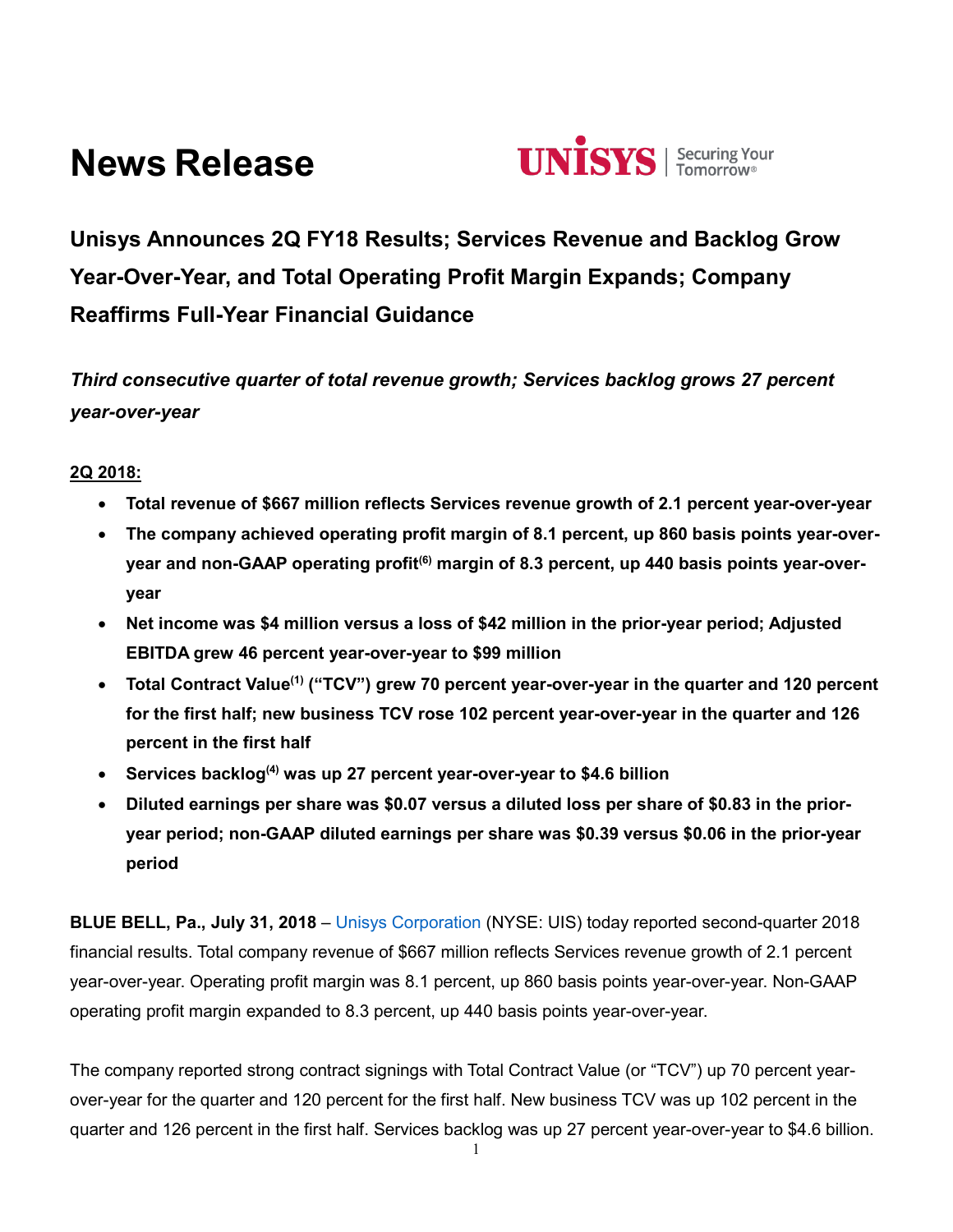"We are pleased to see solid revenue performance, with our third consecutive quarter of year-over-year growth, margin expansion for the company overall and improvements within our Services business, which saw revenue grow more than 2 percent year-over-year," said Unisys Chairman, President and CEO Peter A. Altabef. "Our strong second quarter results indicate continued progression toward our goals for 2018."

## **Summary of Second-Quarter 2018 Business Results**

## **Company:**

Revenue of \$667 million reflected growth in Services revenue of 2.1 percent year-over-year (total revenue was down 1.2 percent on a constant-currency<sup>(3)</sup> basis).

Operating profit margin was 8.1 percent, up 860 basis points year over year. Non-GAAP operating profit margin was 8.3 percent, an increase of 440 basis points year over year.

Net income for the second quarter was \$3.8 million, versus a net loss of \$42.0 million in the second quarter of 2017. Diluted earnings per share was \$0.07, versus a diluted loss per share of \$0.83 in the second quarter of 2017. Non-GAAP diluted earnings per share<sup>(10)</sup> was \$0.39 versus \$0.06 in the prior-year period.

Adjusted EBITDA<sup>(9)</sup> for the second quarter grew 46.4 percent year-over-year to \$99.0 million. Adjusted EBITDA margin for the second quarter expanded by 470 basis points year-over-year to 14.8 percent.

Second quarter cash used in operations was \$11.7 million versus \$49.2 million used in operations in the second quarter 2017. Second quarter adjusted free cash flow<sup>(12)</sup> was \$(4.6) million, versus \$(43.5) million in the second quarter of 2017. At June 30, 2018, the company had \$584 million in cash and cash equivalents.

TCV grew 70 percent year over year, and new business TCV grew 102 percent. On a cumulative basis for the first half of 2018, TCV was up 120 percent year over year, with new business TCV up 126 percent yearover-year.

The company reaffirms full-year 2018 guidance for non-GAAP adjusted revenue of \$2.7-2.825 billion (GAAP revenue of \$2.75-2.875 billion), non-GAAP operating profit margin of 7.75-8.75 percent (GAAP operating profit margin of 9.5-10.5 percent) and adjusted EBITDA margin of 13.7-14.9 percent.

### **Services:**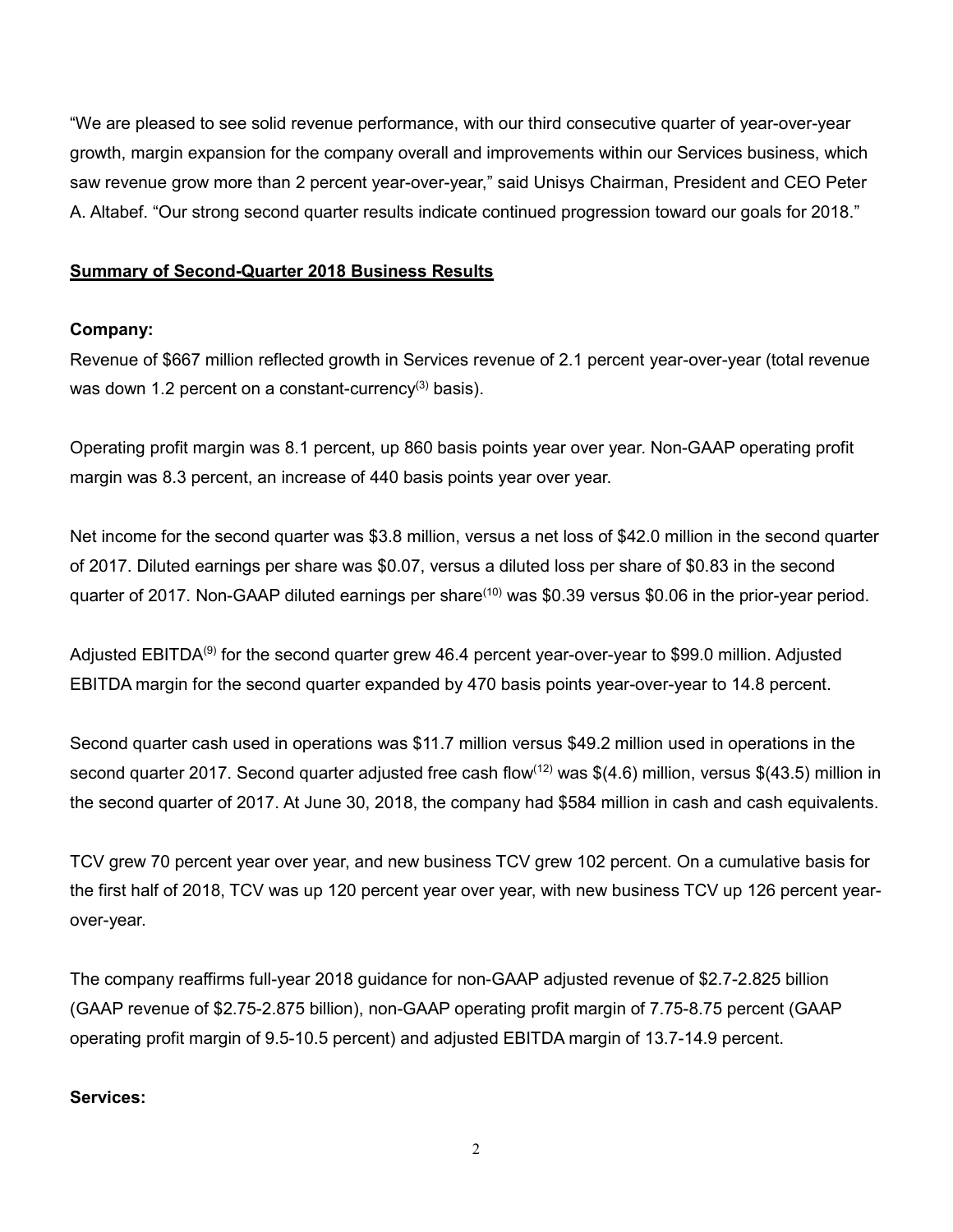Services revenue grew 2.1 percent year-over-year (or 0.4 percent in constant-currency) to \$587 million, which represented 88 percent of total second-quarter revenue. Services backlog grew 27 percent yearover-year to end the second quarter at \$4.6 billion. Services gross profit margin was up 240 basis points year-over-year, to 16.5 percent, and Services operating profit margin was up 480 basis points year-overyear to 3.2 percent. Services SG&A was helped in part by the gain on the sale of a property in the UK.

#### **Technology:**

Technology revenue in the second quarter was roughly in line with company expectations due to the timing of the ClearPath Forward® renewal schedule at \$81 million, down 11.7 percent year-over-year as reported (11.3 percent in constant currency). Technology revenue represented 12 percent of total second-quarter revenue. Technology gross profit margin for the second quarter was up 830 basis points year-over-year to 67.1 percent. Technology operating profit margin was up 960 basis points year-over-year to 45.1 percent. The improvements to Technology margins were driven in part by a higher mix of software revenue in the quarter.

#### **Key Second-Quarter Contract Signings:**

In the second quarter, the company entered into several key contracts in each of its sectors including the following:

- U.S. Federal: During the second quarter, we successfully implemented a Stealth™ solution for a U.S. federal national security agency to provide enhanced biometric identity management capabilities for an international collaboration partner. Unisys' Stealth® solution was chosen due to its scalable architecture, allowing for the use of dozens of biometric capture systems to be integrated with existing law enforcement, national security and other government credentialing systems.
- Public: Unisys was awarded a contract by the State of Georgia, a new logo, to provide hybrid cloud services in support of the Georgia Enterprise Technology Services program. This program provides reliable, secure and innovative IT infrastructure services to Georgia state and local government agencies.
- Commercial: A large Australian private health provider signed a contract for Unisys to provide a Managed Security Information and Event Management (SIEM) system. The solution includes technology from Unisys partner LogRhythm, a leader in security intelligence and analytics. The Unisys solution will allow the organization to secure its environment by quickly and efficiently detecting and neutralizing advanced cyber threats before they can disrupt operations. A Unisys Security Operations Centre will manage the SIEM and provide 24/7 detection and response services.
- Financial Services: A leading U.S. financial services holding company signed an agreement with Unisys for a range of infrastructure and IT services, including deskside support, service desk, data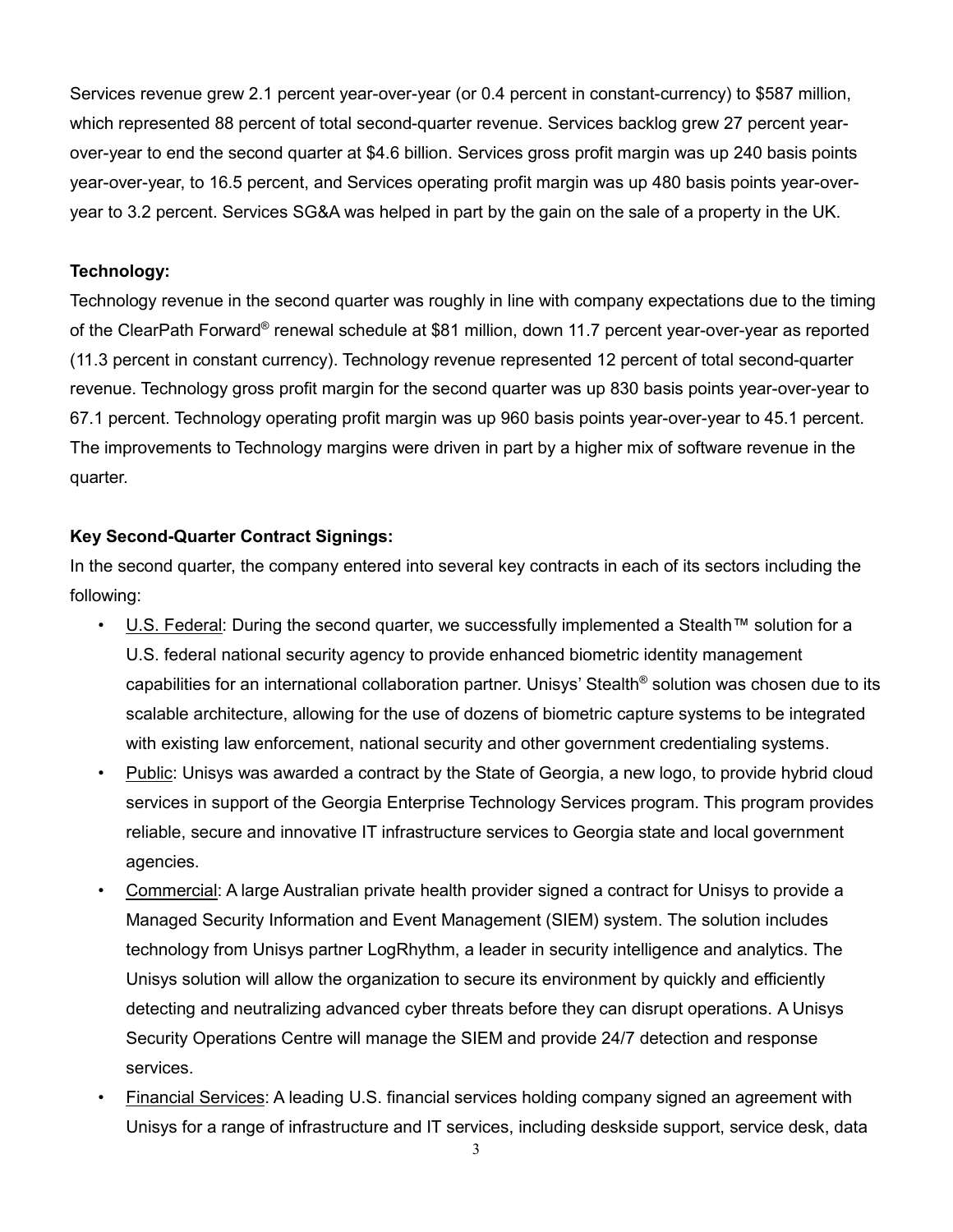center and network management designed to improve the efficiency of their day-to-day operations and service management expertise. It was Unisys' largest financial services contract of the quarter.

#### **Conference Call**

Unisys will hold a conference call today at 5:30 p.m. Eastern Time to discuss its results. The listen-only webcast, as well as the accompanying presentation materials, can be accessed on the Unisys Investor website at [www.unisys.com/investor.](http://www.unisys.com/investor) Following the call, an audio replay of the webcast, and accompanying presentation materials, can be accessed through the same link.

(1) **Total Contract Value** – TCV is the estimated total contractual revenue related to contracts signed in the period including option years (Federal contracts only) and without regard for cancellation terms. New business TCV represents TCV attributable to new scope for existing clients and new logo contracts.

(2) **Annual Contract Value** – ACV represents the revenue expected to be recognized during the first twelve months following the signing of a contract in the period.

(3) **Constant currency** – The company refers to growth rates in constant currency or on a constant currency basis so that the business results can be viewed without the impact of fluctuations in foreign currency exchange rates to facilitate comparisons of the company's business performance from one period to another. Constant currency is calculated by retranslating current and prior period results at a consistent rate.

(4) **Services Backlog** – Services Backlog is the balance of contracted services revenue not yet recognized, including only the funded portion of services contracts with the U.S. Federal government.

## **Non-GAAP and Other Information**

Although appropriate under generally accepted accounting principles ("GAAP"), the company's results reflect revenue and charges that the company believes are not indicative of its ongoing operations and that can make its revenue, profitability and liquidity results difficult to compare to prior periods, anticipated future periods, or to its competitors' results. These items consist of certain portions of revenue, post-retirement and cost-reduction and other expense. Management believes each of these items can distort the visibility of trends associated with the company's ongoing performance. Management also believes that the evaluation of the company's financial performance can be enhanced by use of supplemental presentation of its results that exclude the impact of these items in order to enhance consistency and comparativeness with prior or future period results. The following measures are often provided and utilized by the company's

4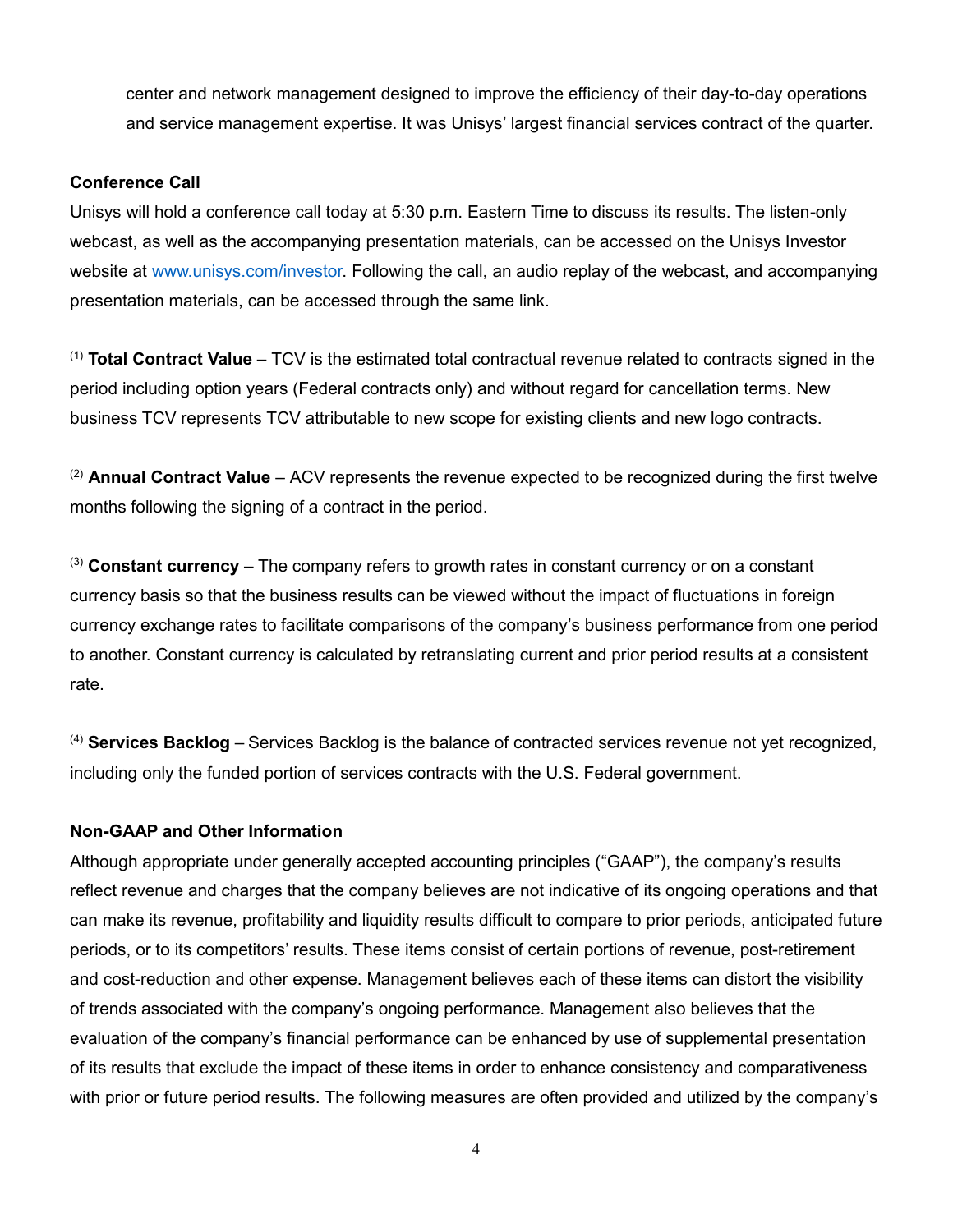management, analysts, and investors to enhance comparability of year-over-year results, as well as to compare results to other companies in our industry.

(5) **Non-GAAP adjusted revenue** – For the first half of 2018, the company's non-GAAP results include an adjustment to exclude certain revenue. The company has excluded revenue of \$53 million. This is revenue from software license extensions and renewals which were contracted for in the fourth quarter of 2017 and properly recorded as revenue at that time under the revenue recognition rules then in effect (ASC 605). Upon adoption of the new revenue recognition rules (ASC 606) on January 1, 2018, and since the company adopted ASC 606 under the modified retrospective method whereby prior periods were not restated, the company was required to include this \$53 million in the cumulative effect adjustment to retained earnings on January 1, 2018. ASC 606 requires revenue related to software license renewals or extensions to be recorded when the new license term begins, which in the case of the \$53 million is January 1, 2018. The company has excluded revenue and related profit for these software licenses in its non-GAAP results since it has been previously reported in 2017. This is a one-time adjustment and it will not reoccur in future periods. However, in its quarterly financial statements on Form 10-Q for all of 2018, the company is required to report what its financial statements would have been if it had not adopted ASC 606. The \$53 million is included in those adjustments. There are additional adjustments being made, but they do not represent previously recorded revenue. Those adjustments represent other differences between ASC 605 and ASC 606, principally extended payment term software licenses and short-term software licenses both of which are recorded at the inception of the license term under ASC 606 but were required to be recognized ratably over the software license term under ASC 605.

(6) **Non-GAAP operating profit** - The company recorded pretax post-retirement expense and pretax charges in connection with cost-reduction activities and other expenses. For the company, non-GAAP operating profit excluded these items. The company believes that this profitability measure is more indicative of the company's operating results and aligns those results to the company's external guidance which is used by the company's management to allocate resources and may be used by analysts and investors to gauge the company's ongoing performance. In the first half of 2018, the company included the ASC 606 adjustment discussed in (5) above.

(7) **Non-GAAP adjusted Technology gross profit margin** – In the first half of 2018, the company included the ASC 606 adjustment discussed in (5) above.

<sup>(8)</sup> Non-GAAP adjusted Technology operating profit margin – In the first half of 2018, the company included the ASC 606 adjustment discussed in (5) above.

5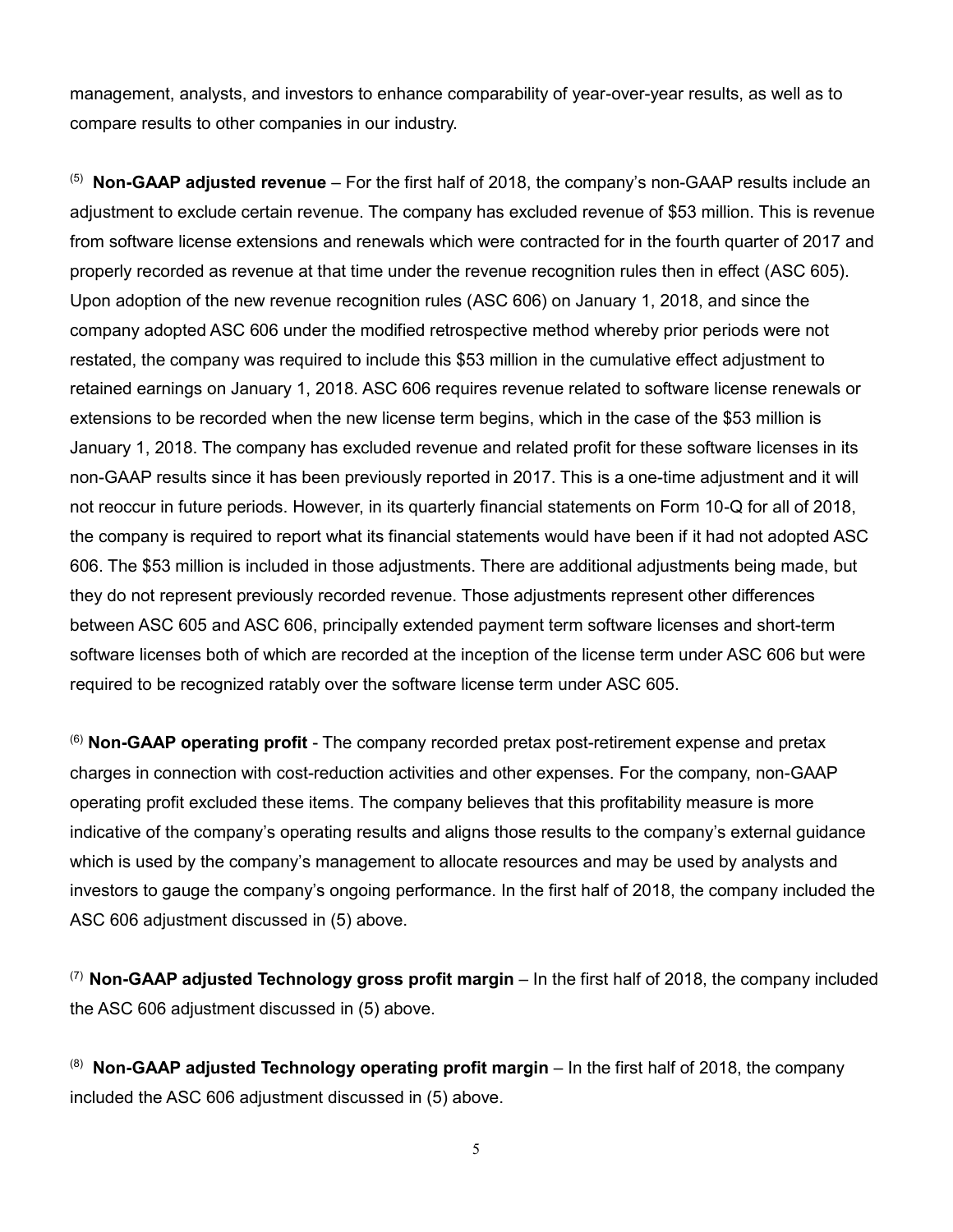(9) **EBITDA & adjusted EBITDA** – Earnings before interest, taxes, depreciation and amortization ("EBITDA") is calculated by starting with net income (loss) attributable to Unisys Corporation common shareholders and adding or subtracting the following items: net income attributable to noncontrolling interests, interest expense (net of interest income), provision for income taxes, depreciation and amortization. Adjusted EBITDA further excludes post-retirement expense, cost-reduction and other expense, non-cash share-based expense, and other (income) expense adjustment. In order to provide investors with additional understanding of the company's operating results, these charges are excluded from the adjusted EBITDA calculation. In the first half of 2018, the company included the ASC 606 adjustment discussed in (5) above.

(10) **Non-GAAP diluted earnings per share** - The company has recorded post-retirement expense and charges in connection with cost-reduction activities and other expenses. Management believes that investors may have a better understanding of the company's performance and return to shareholders by excluding these charges from the GAAP diluted earnings/loss per share calculations. The tax amounts presented for these items for the calculation of non-GAAP diluted earnings per share include the current and deferred tax expense and benefits recognized under GAAP for these amounts. In the first half of 2018, the company included the ASC 606 adjustment discussed in (5) above.

(11) **Free cash flow** - The company defines free cash flow as cash flow from operations less capital expenditures. Management believes this liquidity measure gives investors an additional perspective on cash flow from on-going operating activities in excess of amounts used for reinvestment.

(12) **Adjusted free cash flow** - Because inclusion of the company's post-retirement contributions and costreduction and other payments in free cash flow may distort the visibility of the company's ability to generate cash flow from its operations without the impact of these non-operational costs, management believes that investors may be interested in adjusted free cash flow, which provides free cash flow before these payments. This liquidity measure was provided to analysts and investors in the form of external guidance and is used by management to measure operating liquidity.

#### **About Unisys**

Unisys is a global information technology company that builds high-performance, security-centric solutions for the most demanding businesses and governments on Earth. Unisys offerings include security software and services; digital transformation and workplace services; industry applications and services; and innovative software operating environments for high-intensity enterprise computing. For more information on how Unisys builds better outcomes securely for its clients across the Government, Financial Services and Commercial markets, visit [www.unisys.com.](http://www.unisys.com/)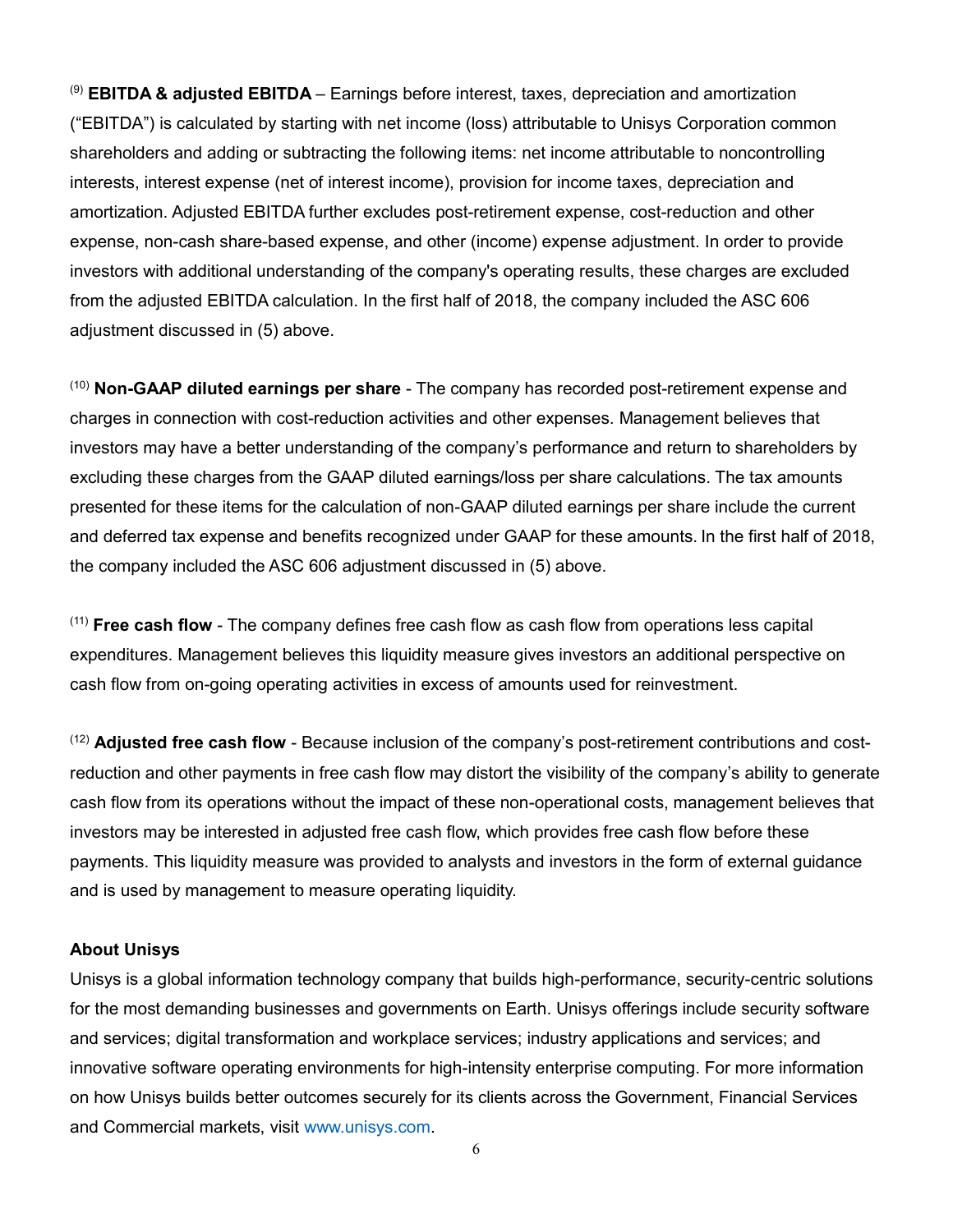#### **Forward-Looking Statements**

Any statements contained in this release that are not historical facts are forward-looking statements as defined in the Private Securities Litigation Reform Act of 1995. Forward-looking statements include, but are not limited to, any projections of earnings, revenues, annual contract value, total contract value, new business ACV or TCV, backlog or other financial items; any statements of the company's plans, strategies or objectives for future operations; statements regarding future economic conditions or performance; and any statements of belief or expectation. All forward-looking statements rely on assumptions and are subject to various risks and uncertainties that could cause actual results to differ materially from expectations. In particular, statements concerning annual and total contract value are based, in part, on the assumption that all options of the contracts (Federal only) included in the calculation of such value will be exercised and that each of those contracts will continue for their full contracted term. Risks and uncertainties that could affect the company's future results include, but are not limited to, the following: our ability to improve revenue and margins in our services business; our ability to maintain our installed base and sell new solutions in our technology business; our ability to effectively anticipate and respond to volatility and rapid technological innovation in our industry; our ability to retain significant clients; the potential adverse effects of aggressive competition in the information services and technology marketplace; cybersecurity breaches could result in significant costs and could harm our business and reputation; our significant pension obligations and required cash contributions and requirements to make additional significant cash contributions to our defined benefit pension plans; our ability to attract, motivate and retain experienced and knowledgeable personnel in key positions; the risks of doing business internationally when a significant portion of our revenue is derived from international operations; our contracts may not be as profitable as expected or provide the expected level of revenues; our ability to access financing markets; contracts with U.S. governmental agencies may subject us to audits, criminal penalties, sanctions and other expenses and fines; a significant disruption in our IT systems could adversely affect our business and reputation; we may face damage to our reputation or legal liability if our clients are not satisfied with our services or products; the performance and capabilities of third parties with whom we have commercial relationships; an involuntary termination of the company's U.S. qualified defined benefit pension plan; the potential for intellectual property infringement claims to be asserted against us or our clients; the business and financial risk in implementing future acquisitions or dispositions; the adverse effects of global economic conditions, acts of war, terrorism or natural disasters; the possibility that pending litigation could affect our results of operations or cash flow; and the company's consideration of all available information following the end of the quarter and before the filing of the Form 10-Q and the possible impact of this subsequent event information on its financial statements for the reporting period. Additional discussion of factors that could affect the company's future results is contained in its periodic filings with the Securities and Exchange Commission. The company assumes no obligation to update any forward-looking statements.

7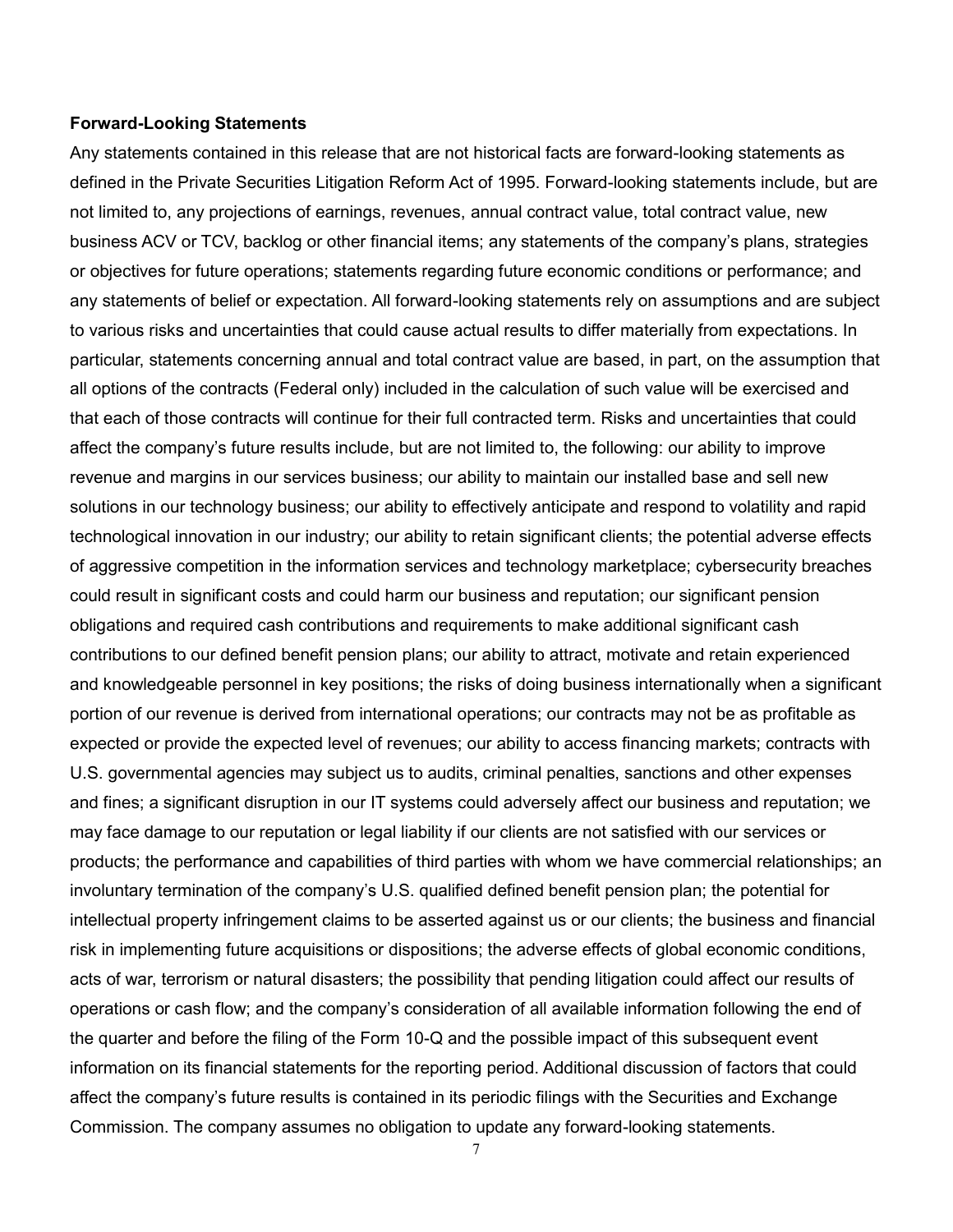## **Contacts:**

Investors: Courtney Holben, Unisys, 215-986-3379 [courtney.holben@unisys.com](mailto:courtney.holben@unisys.com)

Media: John Clendening, Unisys, 214-403-1981 [john.clendening@unisys.com](mailto:john.clendening@unisys.com)

###

### RELEASE NO.: 0731/9606

Unisys and other Unisys products and services mentioned herein, as well as their respective logos, are trademarks or registered trademarks of Unisys Corporation. Any other brand or product referenced herein is acknowledged to be a trademark or registered trademark of its respective holder.

 $UIS - Q$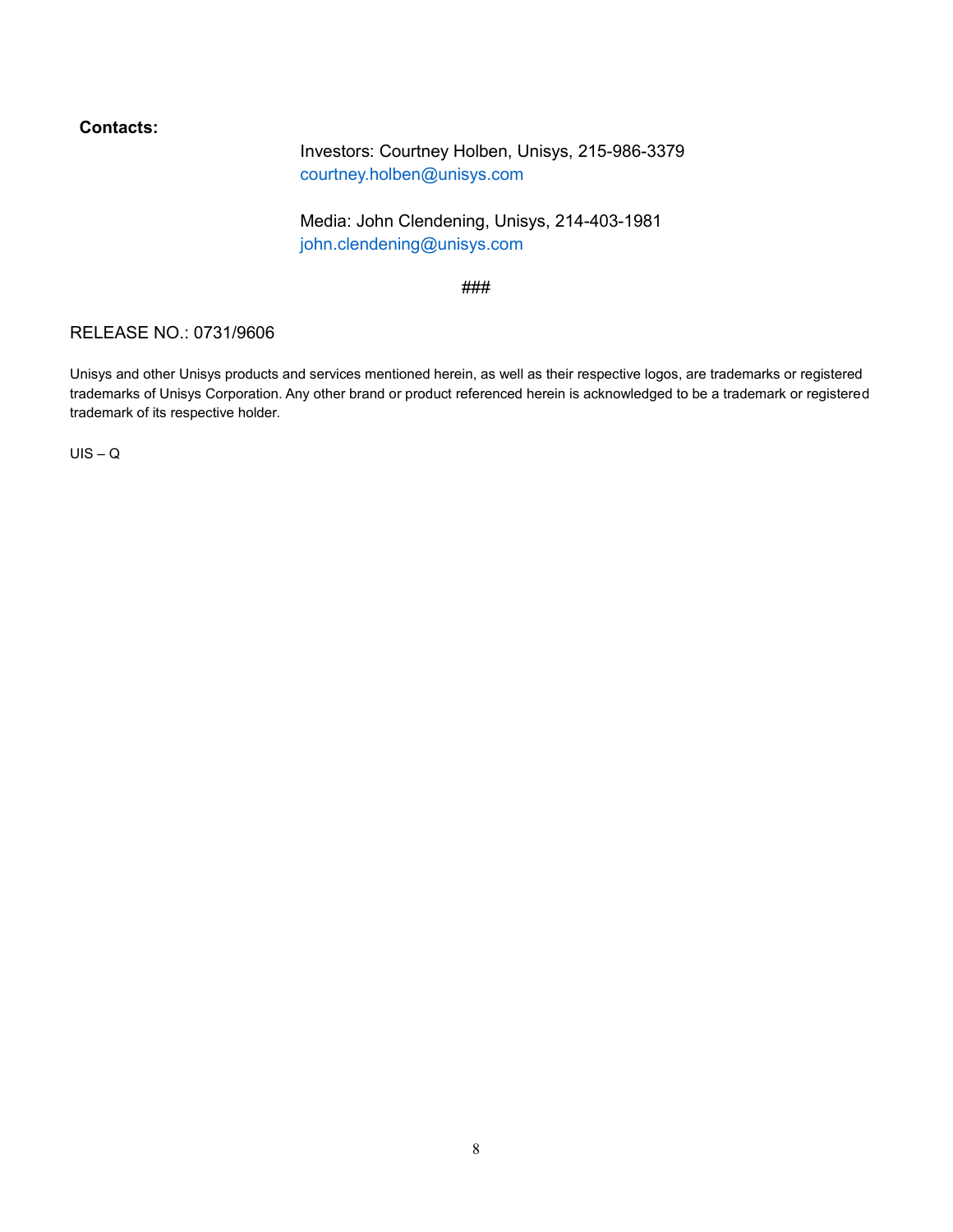# **UNISYS CORPORATION CONSOLIDATED STATEMENTS OF INCOME (Unaudited) (Millions, except per share data)**

|                                                                             | <b>Three Months Ended</b><br><b>June 30,</b> |        |    |            | <b>Six Months Ended</b><br><b>June 30,</b> |         |    |            |  |
|-----------------------------------------------------------------------------|----------------------------------------------|--------|----|------------|--------------------------------------------|---------|----|------------|--|
|                                                                             |                                              | 2018   |    | 2017       |                                            | 2018    |    | 2017       |  |
| <b>Revenue</b>                                                              |                                              |        |    |            |                                            |         |    |            |  |
| <b>Services</b>                                                             | \$                                           | 586.7  | \$ | 574.8      | \$                                         | 1,155.2 | \$ | 1,160.1    |  |
| Technology                                                                  |                                              | 80.7   |    | 91.4       |                                            | 220.6   |    | 170.6      |  |
|                                                                             |                                              | 667.4  |    | 666.2      |                                            | 1,375.8 |    | 1,330.7    |  |
| <b>Costs and expenses</b>                                                   |                                              |        |    |            |                                            |         |    |            |  |
| Cost of revenue:                                                            |                                              |        |    |            |                                            |         |    |            |  |
| Services                                                                    |                                              | 484.2  |    | 510.8*     |                                            | 955.1   |    | 997.2*     |  |
| Technology                                                                  |                                              | 30.3   |    | $36.7*$    |                                            | 66.6    |    | 76.2*      |  |
|                                                                             |                                              | 514.5  |    | 547.5*     |                                            | 1,021.7 |    | $1,073.4*$ |  |
| Selling, general and administrative                                         |                                              | 92.7   |    | $111.4*$   |                                            | 183.6   |    | 216.4*     |  |
| Research and development                                                    |                                              | 6.2    |    | $10.8*$    |                                            | 14.7    |    | $22.6*$    |  |
|                                                                             |                                              | 613.4  |    | 669.7*     |                                            | 1,220.0 |    | 1,312.4*   |  |
| <b>Operating profit (loss)</b>                                              |                                              | 54.0   |    | $(3.5)^*$  |                                            | 155.8   |    | $18.3*$    |  |
| Interest expense                                                            |                                              | 15.7   |    | 14.3       |                                            | 32.3    |    | 20.0       |  |
| Other income (expense), net                                                 |                                              | (18.0) |    | $(24.5)^*$ |                                            | (40.6)  |    | $(57.4)^*$ |  |
| Income (loss) before income taxes                                           |                                              | 20.3   |    | (42.3)     |                                            | 82.9    |    | (59.1)     |  |
| Provision (benefit) for income taxes                                        |                                              | 14.3   |    | (3.8)      |                                            | 35.2    |    | 9.1        |  |
| <b>Consolidated net income (loss)</b>                                       |                                              | 6.0    |    | (38.5)     |                                            | 47.7    |    | (68.2)     |  |
| Net income attributable to noncontrolling interests                         |                                              | 2.2    |    | 3.5        |                                            | 3.3     |    | 6.5        |  |
| Net income (loss) attributable to Unisys Corporation<br>common shareholders | \$                                           | 3.8    | \$ | (42.0)     | \$                                         | 44.4    | S  | (74.7)     |  |
| Earnings (loss) per share attributable to Unisys<br>Corporation             |                                              |        |    |            |                                            |         |    |            |  |
| <b>Basic</b>                                                                | \$                                           | 0.07   | \$ | (0.83)     | \$                                         | 0.87    | \$ | (1.48)     |  |
| <b>Diluted</b>                                                              | \$                                           | 0.07   | \$ | (0.83)     | \$                                         | 0.74    | \$ | (1.48)     |  |
| Shares used in the per share computations (in thousands):                   |                                              |        |    |            |                                            |         |    |            |  |
| <b>Basic</b>                                                                |                                              | 50,986 |    | 50,437     |                                            | 50,867  |    | 50,346     |  |
| <b>Diluted</b>                                                              |                                              | 51,398 |    | 50,437     |                                            | 73,105  |    | 50,346     |  |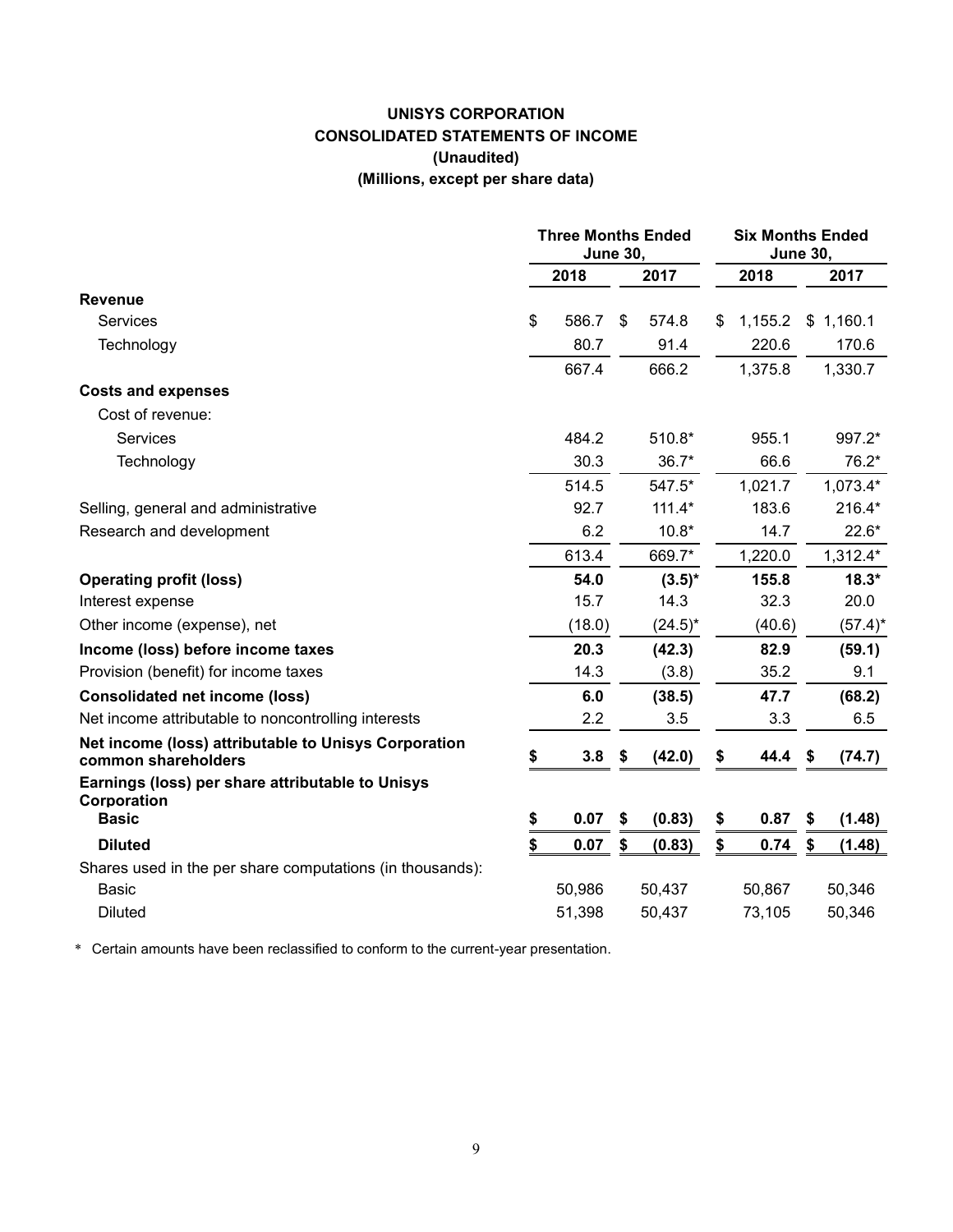# **UNISYS CORPORATION SEGMENT RESULTS (Unaudited) (Millions)**

|                                  | Total            | Eliminations |              | Services      |    | Technology |
|----------------------------------|------------------|--------------|--------------|---------------|----|------------|
| Three Months Ended June 30, 2018 |                  |              |              |               |    |            |
| Customer revenue                 | \$<br>667.4      | \$           |              | \$<br>586.7   | \$ | 80.7       |
| Intersegment                     |                  |              | (4.0)        |               |    | 4.0        |
| Total revenue                    | \$<br>667.4      | \$           | (4.0)        | \$<br>586.7   | \$ | 84.7       |
| Gross profit percent             | 22.9 %           |              |              | 16.5 %        |    | 67.1%      |
| Operating profit percent         | $8.1\frac{9}{6}$ |              |              | 3.2 %         |    | 45.1%      |
| Three Months Ended June 30, 2017 |                  |              |              |               |    |            |
| Customer revenue                 | \$<br>666.2      | \$           |              | \$<br>574.8   | \$ | 91.4       |
| Intersegment                     |                  |              | (5.4)        |               |    | 5.4        |
| Total revenue                    | \$<br>666.2      | \$           | (5.4)        | \$<br>574.8   | \$ | 96.8       |
| Gross profit percent             | 17.8 %           |              |              | 14.1 %        |    | 58.8%      |
| Operating profit (loss) percent  | $(0.5)$ % *      |              |              | (1.6)%        |    | 35.5%      |
|                                  | Total            |              | Eliminations | Services      |    | Technology |
| Six Months Ended June 30, 2018   |                  |              |              |               |    |            |
| Customer revenue                 | \$<br>1,375.8    | \$           |              | \$<br>1,155.2 | \$ | 220.6      |
| Intersegment                     |                  |              | (14.0)       |               |    | 14.0       |
| Total revenue                    | \$<br>1,375.8    | \$           | (14.0)       | \$<br>1,155.2 | \$ | 234.6      |
| Gross profit percent             | 25.7%            |              |              | 16.5%         |    | 68.2%      |
| Operating profit percent         | 11.3%            |              |              | 3.1%          |    | 51.2%      |
| Six Months Ended June 30, 2017   |                  |              |              |               |    |            |
| Customer revenue                 | \$<br>1,330.7    | \$           |              | \$<br>1,160.1 | \$ | 170.6      |
| Intersegment                     |                  |              | (10.7)       |               |    | 10.7       |
| Total revenue                    | \$<br>1,330.7    | \$           | (10.7)       | \$<br>1,160.1 | \$ | 181.3      |
| Gross profit percent             | 19.3% *          |              |              | 16.2%         |    | 53.1%      |
| Operating profit percent         | $1.4\%$ *        |              |              | 1.5%          |    | 26.1%      |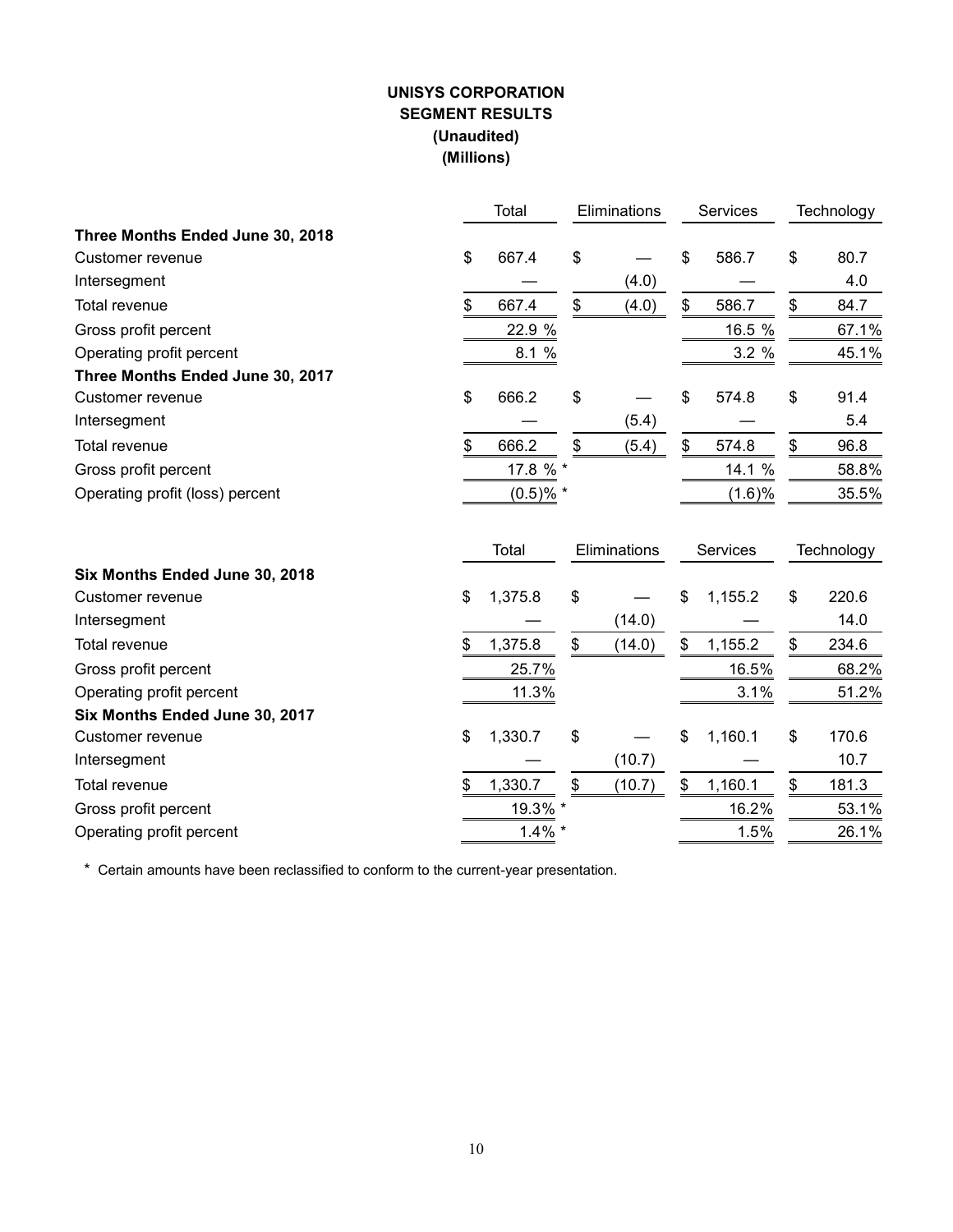# **UNISYS CORPORATION CONSOLIDATED BALANCE SHEETS (Unaudited) (Millions)**

|                                                | <b>June 30,</b><br>2018 | December 31,<br>2017 |           |  |  |
|------------------------------------------------|-------------------------|----------------------|-----------|--|--|
| <b>Assets</b>                                  |                         |                      |           |  |  |
| Current assets:                                |                         |                      |           |  |  |
| Cash and cash equivalents                      | \$<br>584.3             | - \$                 | 733.9     |  |  |
| Accounts receivable, net                       | 484.0                   |                      | 503.3     |  |  |
| Contract assets                                | 38.3                    |                      |           |  |  |
| Inventories:                                   |                         |                      |           |  |  |
| Parts and finished equipment                   | 12.5                    |                      | 13.6      |  |  |
| Work in process and materials                  | 10.2                    |                      | 12.5      |  |  |
| Prepaid expenses and other current assets      | 117.6                   |                      | 126.2     |  |  |
| <b>Total current assets</b>                    | 1,246.9                 |                      | 1,389.5   |  |  |
| Properties                                     | 855.6                   |                      | 898.8     |  |  |
| Less-Accumulated depreciation and amortization | 739.9                   |                      | 756.3     |  |  |
| Properties, net                                | 115.7                   |                      | 142.5     |  |  |
| Outsourcing assets, net                        | 208.8                   |                      | 202.3     |  |  |
| Marketable software, net                       | 150.7                   |                      | 138.3     |  |  |
| Prepaid postretirement assets                  | 152.5                   |                      | 148.3     |  |  |
| Deferred income taxes                          | 106.5                   |                      | 119.9     |  |  |
| Goodwill                                       | 178.7                   |                      | 180.8     |  |  |
| Restricted cash                                | 16.8                    |                      | 30.2      |  |  |
| Other long-term assets                         | 194.3                   |                      | 190.6     |  |  |
| <b>Total assets</b>                            | \$<br>2,370.9           | \$                   | 2,542.4   |  |  |
| <b>Liabilities and deficit</b>                 |                         |                      |           |  |  |
| <b>Current liabilities:</b>                    |                         |                      |           |  |  |
| Current maturities of long-term-debt           | \$<br>10.2              | -S                   | 10.8      |  |  |
| Accounts payable                               | 219.9                   |                      | 241.8     |  |  |
| Deferred revenue                               | 284.6                   |                      | 327.5     |  |  |
| Other accrued liabilities                      | 319.1                   |                      | 391.5     |  |  |
| <b>Total current liabilities</b>               | 833.8                   |                      | 971.6     |  |  |
| Long-term debt                                 | 638.1                   |                      | 633.9     |  |  |
| Long-term postretirement liabilities           | 1,886.8                 |                      | 2,004.4   |  |  |
| Long-term deferred revenue                     | 177.3                   |                      | 159.0     |  |  |
| Other long-term liabilities                    | 79.0                    |                      | 100.0     |  |  |
| Commitments and contingencies                  |                         |                      |           |  |  |
| <b>Total deficit</b>                           | (1, 244.1)              |                      | (1,326.5) |  |  |
| <b>Total liabilities and deficit</b>           | \$<br>2,370.9           | \$                   | 2,542.4   |  |  |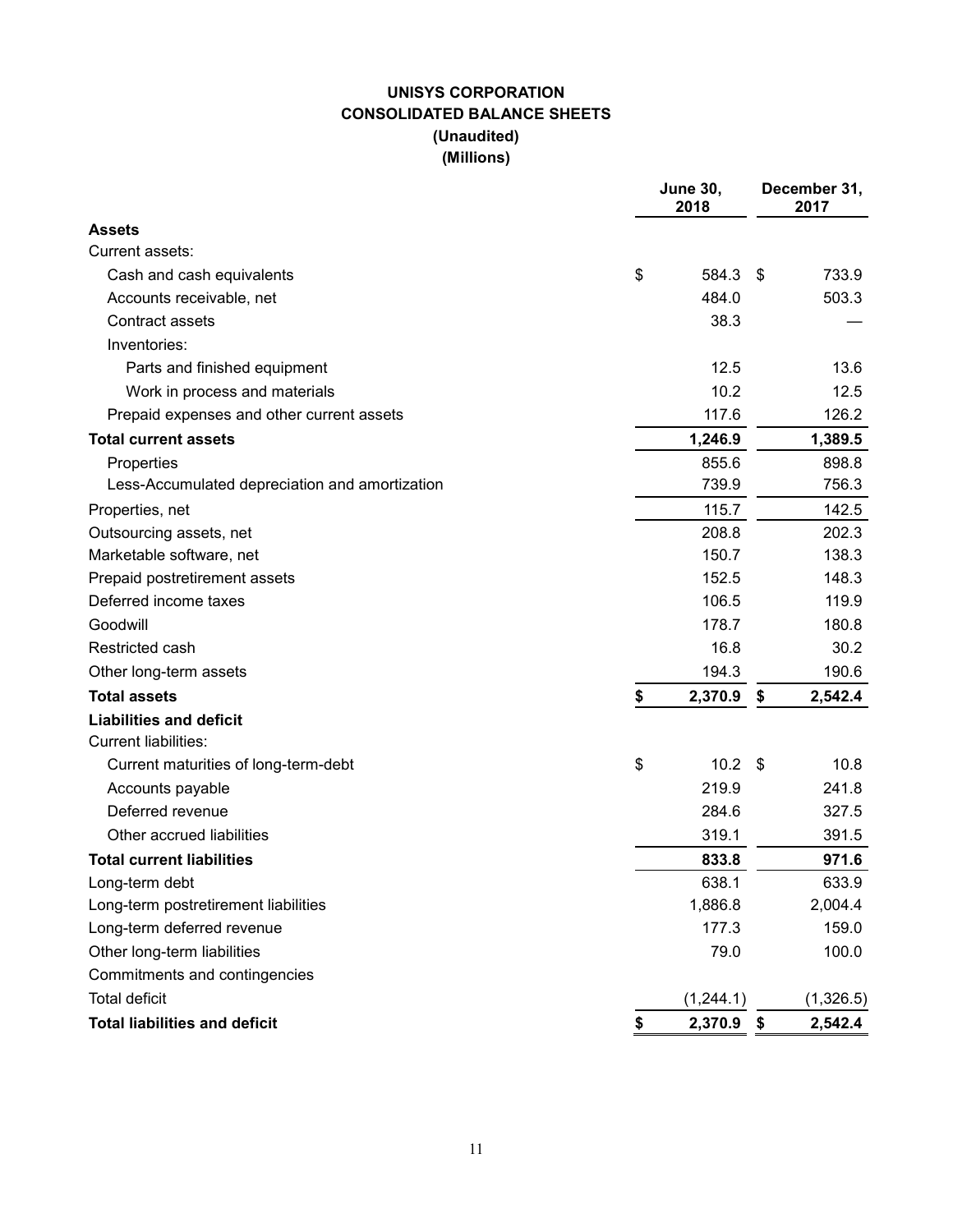# **UNISYS CORPORATION CONSOLIDATED STATEMENTS OF CASH FLOWS (Unaudited) (Millions)**

|                                                                                        | <b>Six Months Ended</b><br><b>June 30,</b> |           |    |            |  |
|----------------------------------------------------------------------------------------|--------------------------------------------|-----------|----|------------|--|
|                                                                                        | 2018                                       |           |    | 2017       |  |
| Cash flows from operating activities                                                   |                                            |           |    |            |  |
| Consolidated net income (loss)                                                         | \$                                         | 47.7      | \$ | (68.2)     |  |
| Adjustments to reconcile consolidated net (income) loss to net cash used for operating |                                            |           |    |            |  |
| activities:                                                                            |                                            |           |    |            |  |
| Foreign currency transaction losses                                                    |                                            | 1.5       |    | 5.1        |  |
| Non-cash interest expense                                                              |                                            | 5.2       |    | 4.4        |  |
| Loss on debt extinguishment                                                            |                                            |           |    | 1.5        |  |
| Employee stock compensation                                                            |                                            | 7.3       |    | 6.2        |  |
| Depreciation and amortization of properties                                            |                                            | 21.6      |    | 19.8       |  |
| Depreciation and amortization of outsourcing assets                                    |                                            | 31.9      |    | 26.3       |  |
| Amortization of marketable software                                                    |                                            | 28.6      |    | 31.8       |  |
| Other non-cash operating activities                                                    |                                            | (1.6)     |    | 2.5        |  |
| Loss on disposal of capital assets                                                     |                                            | 0.3       |    | 4.2        |  |
| Gain on sale of properties                                                             |                                            | (7.1)     |    |            |  |
| Postretirement contributions                                                           |                                            | (72.9)    |    | $(76.2)^*$ |  |
| Postretirement expense                                                                 |                                            | 38.5      |    | 49.2 *     |  |
| Decrease (increase) in deferred income taxes, net                                      |                                            | 8.3       |    | (0.4)      |  |
| Changes in operating assets and liabilities:                                           |                                            |           |    |            |  |
| Receivables, net                                                                       |                                            | (21.2)    |    | (57.4)     |  |
| Inventories                                                                            |                                            | (0.8)     |    | (2.6)      |  |
| Accounts payable and other accrued liabilities                                         |                                            | (152.8)   |    | (28.3)     |  |
| <b>Other liabilities</b>                                                               |                                            | 10.8      |    | $(7.0)^*$  |  |
| Other assets                                                                           |                                            | (7.2)     |    | (1.1)      |  |
| Net cash used for operating activities                                                 |                                            | (61.9)    |    | (90.2)     |  |
| <b>Cash flows from investing activities</b>                                            |                                            |           |    |            |  |
| Proceeds from investments                                                              |                                            | 2,028.8   |    | 2,502.0    |  |
| Purchases of investments                                                               |                                            | (2,034.6) |    | (2,487.1)  |  |
| Investment in marketable software                                                      |                                            | (41.1)    |    | (28.8)     |  |
| Capital additions of properties                                                        |                                            | (9.9)     |    | (15.9)     |  |
| Capital additions of outsourcing assets                                                |                                            | (42.4)    |    | (36.9)     |  |
| Net proceeds from sale of properties                                                   |                                            | 19.7      |    |            |  |
| Other                                                                                  |                                            | (0.9)     |    | (0.3)      |  |
| Net cash used for investing activities                                                 |                                            | (80.4)    |    | (67.0)     |  |
| <b>Cash flows from financing activities</b>                                            |                                            |           |    |            |  |
| Proceeds from issuance of long-term debt                                               |                                            |           |    | 445.0      |  |
| Issuance costs related to long-term debt                                               |                                            |           |    | (11.7)     |  |
| Payments of long-term debt                                                             |                                            | (1.3)     |    | (97.7)     |  |
| Other                                                                                  |                                            | (2.1)     |    | (2.1)      |  |
| Net cash (used for) provided by financing activities                                   |                                            | (3.4)     |    | 333.5      |  |
| Effect of exchange rate changes on cash, cash equivalents and restricted cash          |                                            | (17.3)    |    | 12.8       |  |
| (Decrease) increase in cash, cash equivalents and restricted cash                      |                                            | (163.0)   |    | 189.1      |  |
| Cash, cash equivalents and restricted cash, beginning of period                        |                                            | 764.1     |    | 401.1      |  |
| Cash, cash equivalents and restricted cash, end of period                              |                                            | 601.1     | \$ | 590.2      |  |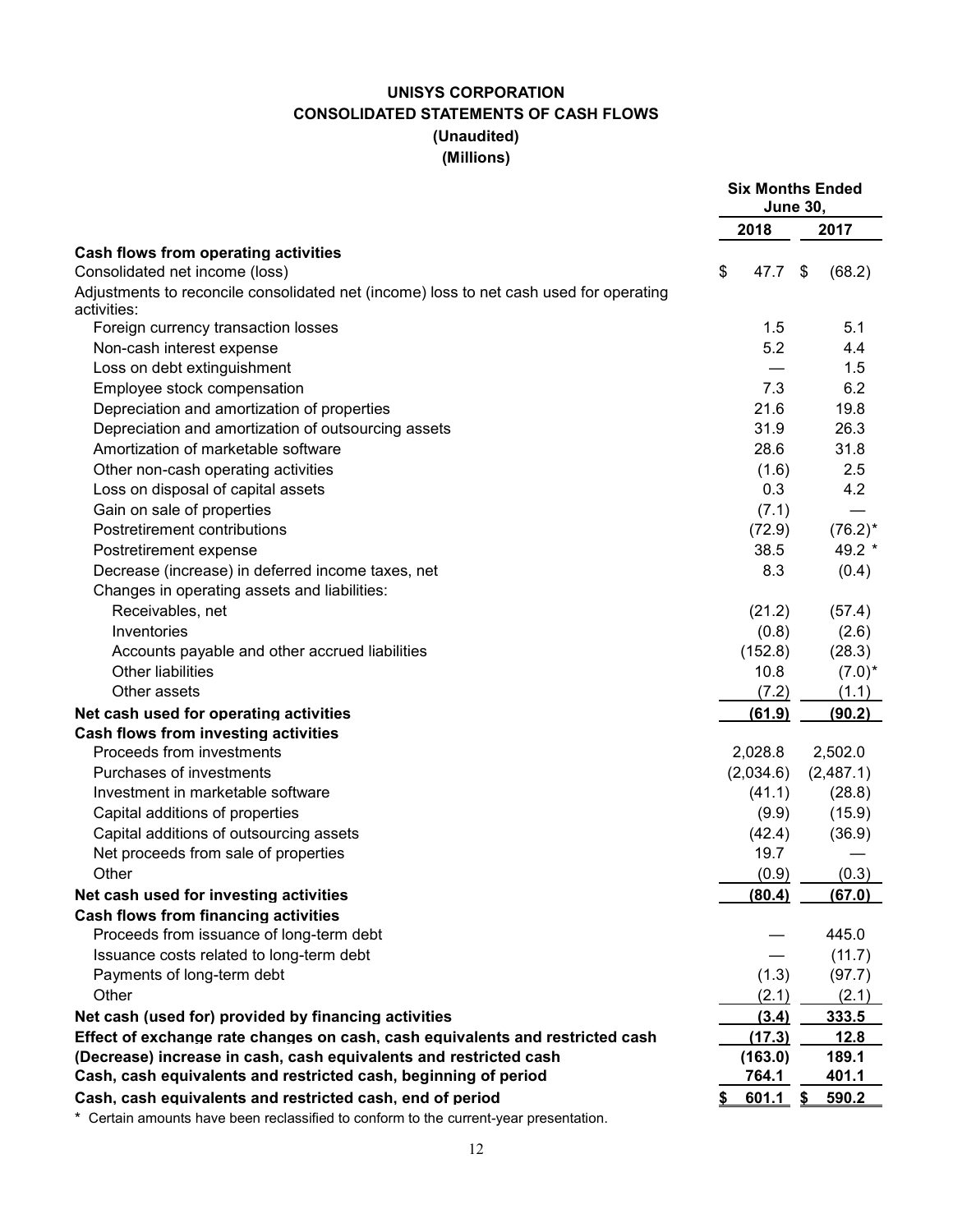#### **UNISYS CORPORATION**

**RECONCILIATION OF SELECTED GAAP MEASURES TO NON-GAAP MEASURES**

**(Unaudited)**

**(Millions, except per share data)**

|                                                                                                                  |                            | <b>Three Months</b><br>Ended June 30, |        |    | <b>Six Months</b><br>Ended June 30, |                 |    |          |
|------------------------------------------------------------------------------------------------------------------|----------------------------|---------------------------------------|--------|----|-------------------------------------|-----------------|----|----------|
|                                                                                                                  |                            |                                       | 2018   |    | 2017                                | 2018            |    | 2017     |
| <b>GAAP net income (loss) attributable to Unisys Corporation</b><br>common shareholders                          |                            | \$                                    | 3.8    | \$ | (42.0)                              | \$<br>44.4      | \$ | (74.7)   |
| Topic 606 adjustment:                                                                                            | pretax                     |                                       |        |    |                                     | (53.0)          |    |          |
|                                                                                                                  | tax provision              |                                       |        |    |                                     | 5.3             |    |          |
|                                                                                                                  | net of tax                 |                                       |        |    |                                     | (47.7)          |    |          |
| Postretirement expense:                                                                                          | pretax                     |                                       | 19.2   |    | $23.0*$                             | 38.5            |    | 49.2 *   |
|                                                                                                                  | tax provision              |                                       | 0.2    |    | 1.6                                 | 0.5             |    | 1.8      |
|                                                                                                                  | net of tax                 |                                       | 19.4   |    | 24.6 *                              | 39.0            |    | $51.0*$  |
| Cost reduction and other expense:                                                                                | pretax                     |                                       | 0.7    |    | 29.0                                | (2.2)           |    | 54.4     |
|                                                                                                                  | tax provision              |                                       |        |    | (8.5)                               | 0.1             |    | (9.0)    |
|                                                                                                                  | net of tax                 |                                       | 0.7    |    | 20.5                                | (2.1)           |    | 45.4     |
| Non-GAAP net income attributable to Unisys Corporation<br>common shareholders                                    |                            |                                       | 23.9   |    | $3.1 *$                             | 33.6            |    | $21.7*$  |
| Add interest expense on convertible notes                                                                        |                            |                                       | 4.9    |    |                                     | 9.7             |    |          |
| Non-GAAP net income attributable to Unisys Corporation for<br>diluted earnings per share                         |                            | \$                                    | 28.8   | \$ | $3.1 *$                             | \$<br>43.3      | \$ | $21.7 *$ |
| Weighted average shares (thousands)                                                                              |                            |                                       | 50,986 |    | 50,437                              | 50,867          |    | 50,346   |
| Plus incremental shares from assumed conversion:                                                                 |                            |                                       |        |    |                                     |                 |    |          |
|                                                                                                                  | Employee stock             |                                       | 412    |    | 295                                 | 370             |    | 341      |
|                                                                                                                  | plans<br>Convertible notes |                                       | 21,868 |    |                                     | 21,868          |    |          |
| Non-GAAP adjusted weighted average shares                                                                        |                            |                                       | 73,266 |    | 50,732                              | 73,105          |    | 50,687   |
| Diluted earnings (loss) per share                                                                                |                            |                                       |        |    |                                     |                 |    |          |
|                                                                                                                  |                            |                                       |        |    |                                     |                 |    |          |
| <b>GAAP basis</b><br>GAAP net income (loss) attributable to Unisys Corporation for<br>diluted earnings per share |                            | \$                                    | 3.8    | \$ | (42.0)                              | \$<br>54.1      | \$ | (74.7)   |
| Divided by adjusted weighted average shares                                                                      |                            |                                       | 51,398 |    | 50,437                              | 73,105          |    | 50,346   |
| <b>GAAP diluted earnings (loss) per share</b>                                                                    |                            | \$                                    | 0.07   | \$ | (0.83)                              | \$<br>$0.74$ \$ |    | (1.48)   |
| <b>Non-GAAP basis</b>                                                                                            |                            |                                       |        |    |                                     |                 |    |          |
| Non-GAAP net income attributable to Unisys Corporation for<br>diluted earnings per share                         |                            | \$                                    | 28.8   | \$ | $3.1*$                              | \$<br>43.3      | \$ | $21.7*$  |
| Divided by Non-GAAP adjusted weighted average shares                                                             |                            |                                       | 73,266 |    | 50,732                              | 73,105          |    | 50,687   |
| Non-GAAP diluted earnings per share                                                                              |                            | \$                                    | 0.39   | S  | $0.06*$                             | \$<br>0.59      | \$ | $0.43 *$ |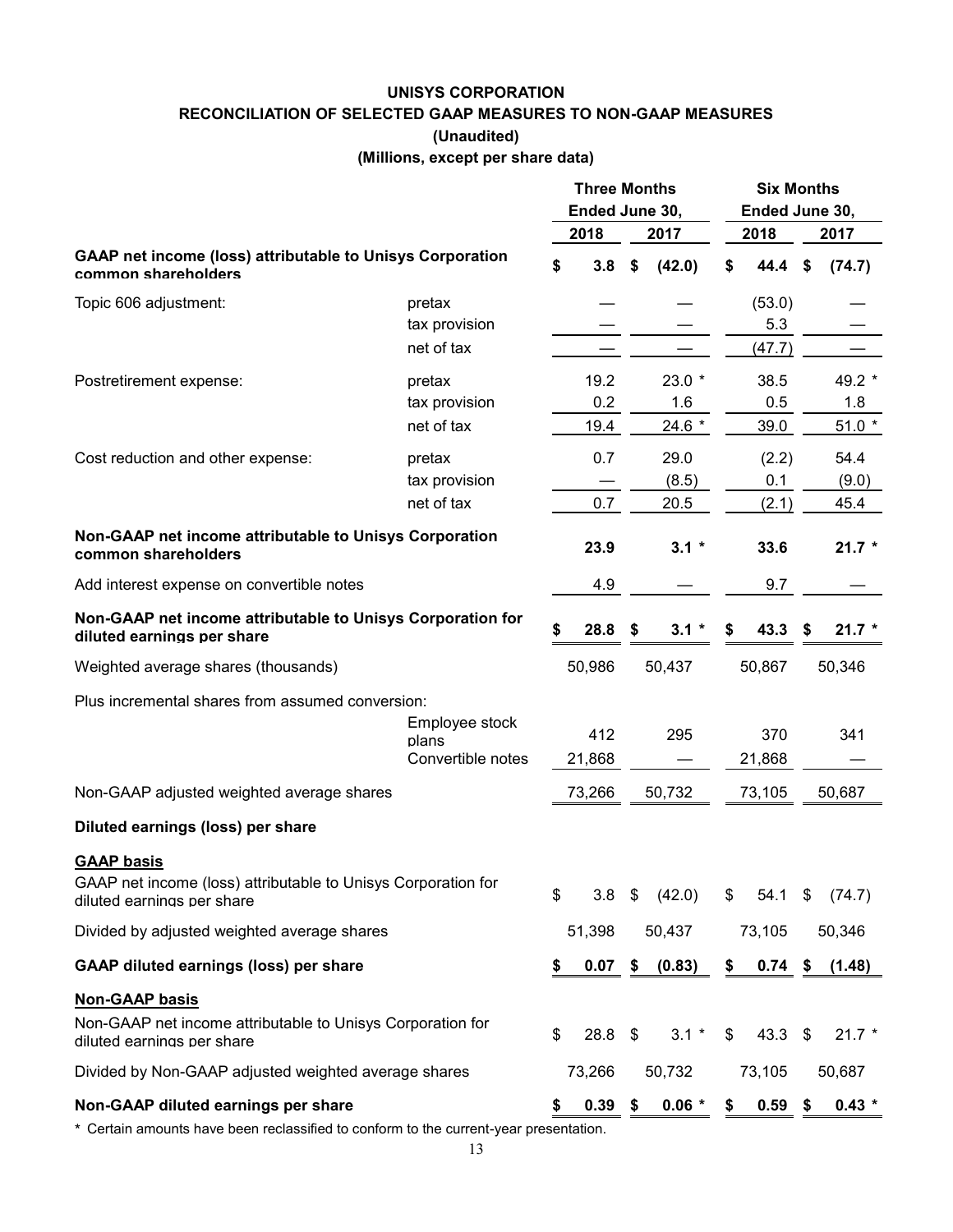# **UNISYS CORPORATION RECONCILIATION OF GAAP OPERATING PROFIT TO NON-GAAP OPERATING PROFIT (Unaudited) (Millions)**

|                                       |    | <b>Three Months</b><br>Ended June 30, |    |             |    |           | <b>Six Months</b> |           |  |  |  |
|---------------------------------------|----|---------------------------------------|----|-------------|----|-----------|-------------------|-----------|--|--|--|
|                                       |    |                                       |    |             |    |           | Ended June 30,    |           |  |  |  |
|                                       |    | 2018                                  |    | 2017        |    | 2018      |                   | 2017      |  |  |  |
| <b>GAAP</b> operating profit (loss)   | \$ | 54.0                                  | S  | $(3.5)^*$   | \$ | 155.8     | S                 | $18.3*$   |  |  |  |
| Topic 606 adjustment                  |    |                                       |    |             |    | (53.0)    |                   |           |  |  |  |
| Postretirement expense                |    | 0.9                                   |    | $1.7*$      |    | 1.9       |                   | $3.4*$    |  |  |  |
| Cost reduction and other expense      |    | 0.7                                   |    | 27.8        |    | (2.2)     |                   | 47.9      |  |  |  |
| <b>Non-GAAP operating profit</b>      | S  | 55.6                                  | S  | $26.0*$     | S  | 102.5     | S                 | 69.6*     |  |  |  |
| <b>GAAP customer revenue</b>          | \$ | 667.4                                 | \$ | 666.2       |    | \$1,375.8 |                   | \$1,330.7 |  |  |  |
| Non-GAAP adjusted customer revenue    | \$ | 667.4                                 |    | \$666.2     |    | \$1,322.8 |                   | \$1,330.7 |  |  |  |
| <b>GAAP operating profit (loss) %</b> |    | 8.1%                                  |    | $(0.5)\%$ * |    | 11.3%     |                   | $1.4\%$ * |  |  |  |
| Non-GAAP operating profit %           |    | 8.3%                                  |    | $3.9\%$ *   |    | 7.7%      |                   | $5.2\%$ * |  |  |  |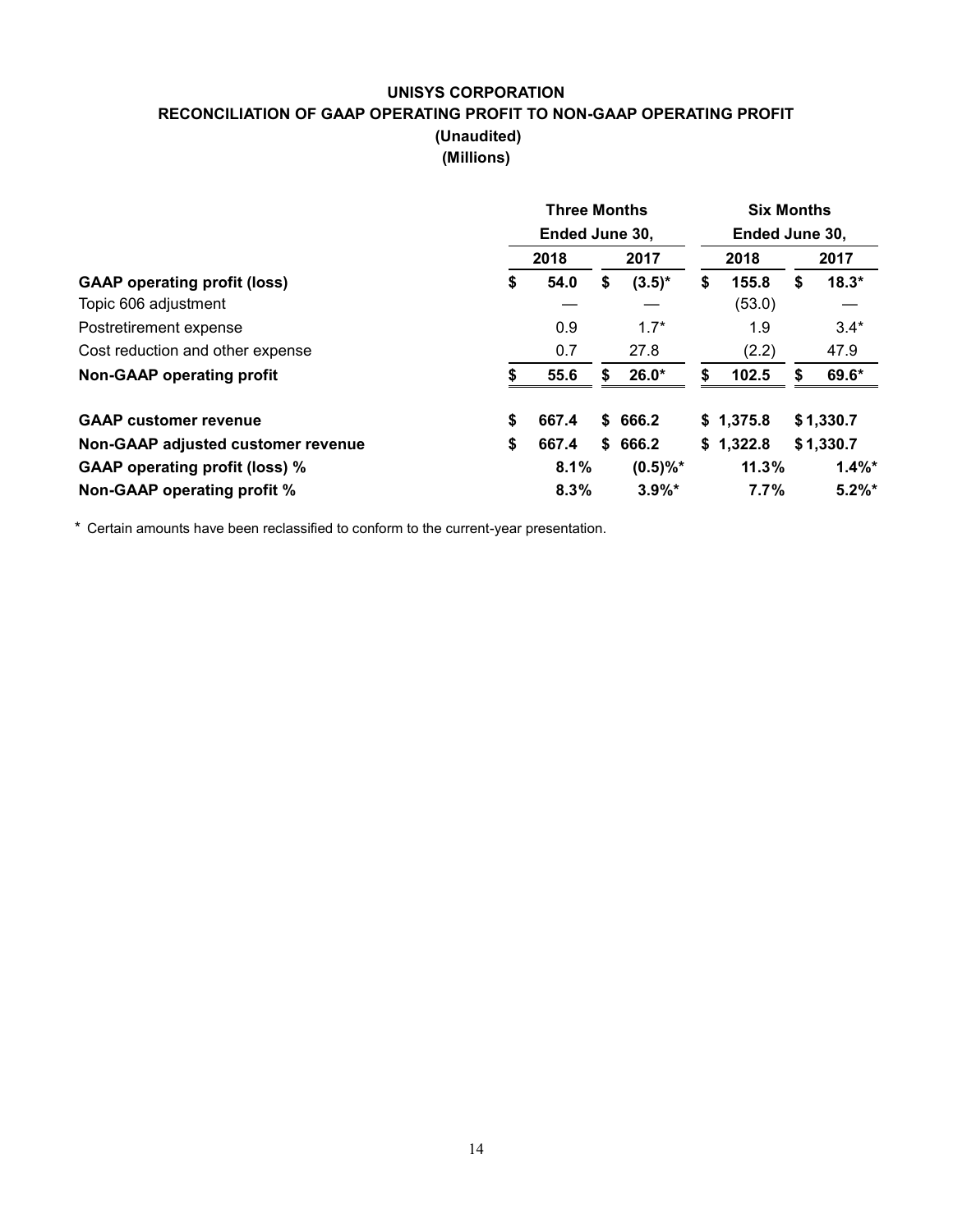# **UNISYS CORPORATION RECONCILIATION OF GAAP TO NON-GAAP (Unaudited) (Millions)**

## **FREE CASH FLOW**

|                                   | <b>Three Months</b> |  |          |    |             | <b>Six Months</b> |                |
|-----------------------------------|---------------------|--|----------|----|-------------|-------------------|----------------|
|                                   | Ended June 30,      |  |          |    |             |                   | Ended June 30, |
|                                   | 2018                |  | 2017     |    | 2018        |                   | 2017           |
| Cash used for operations          | \$<br>$(11.7)$ \$   |  | (49.2)   | \$ | $(61.9)$ \$ |                   | (90.2)         |
| Additions to marketable software  | (22.1)              |  | (15.0)   |    | (41.1)      |                   | (28.8)         |
| Additions to properties           | (4.8)               |  | (7.4)    |    | (9.9)       |                   | (15.9)         |
| Additions to outsourcing assets   | (18.0)              |  | (24.0)   |    | (42.4)      |                   | (36.9)         |
| Free cash flow                    | (56.6)              |  | (95.6)   |    | (155.3)     |                   | (171.8)        |
| Postretirement funding            | 42.0                |  | $44.5$ * |    | 72.9        |                   | $76.2$ *       |
| Cost reduction and other payments | 10.0                |  | 7.6      |    | 27.0        |                   | 28.8           |
| <b>Adjusted free cash flow</b>    | $(4.6)$ \$          |  | (43.5)   | S  | $(55.4)$ \$ |                   | $(66.8)$ *     |